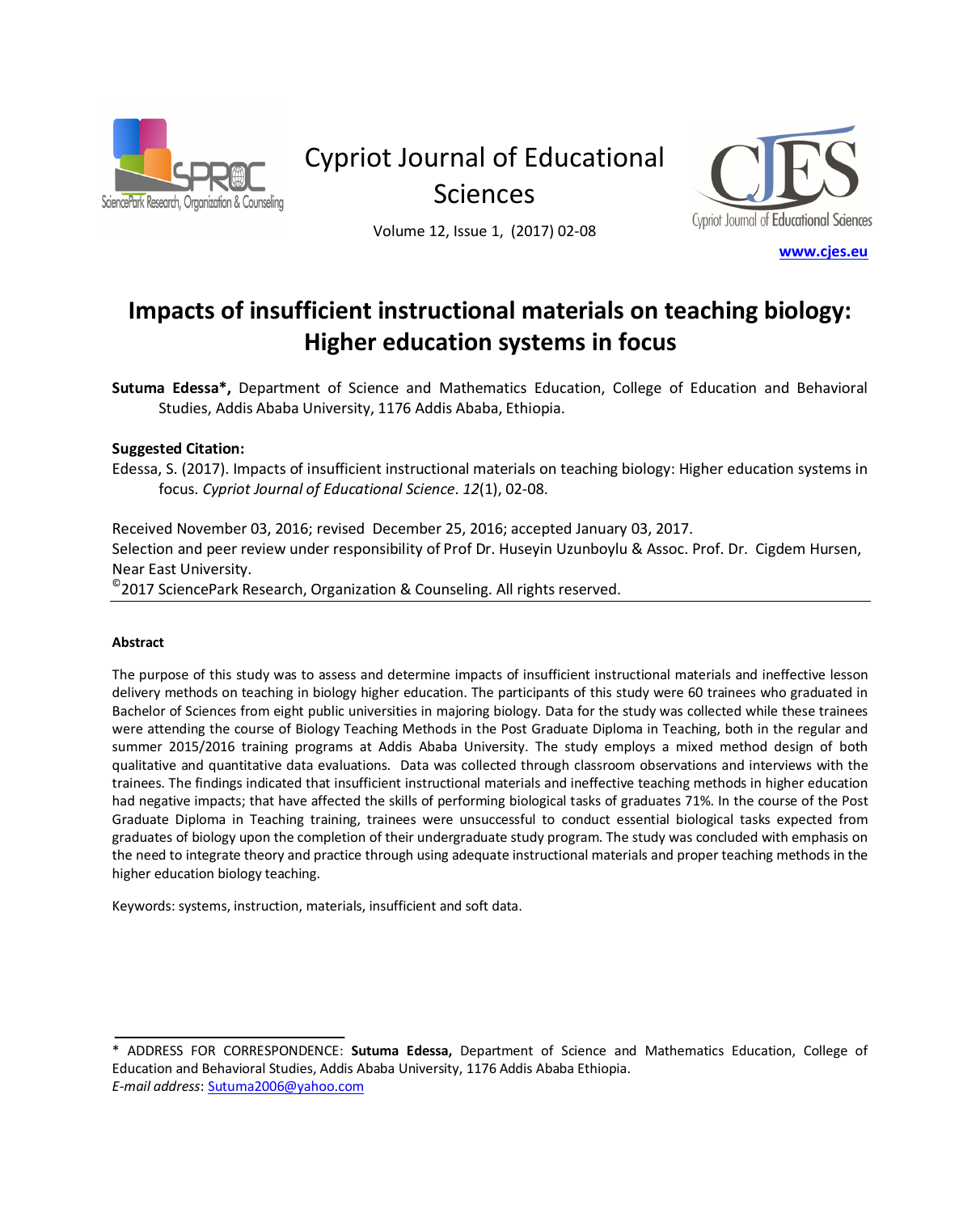### **1.** Introduction

Instructional materials of higher education systems are designated contents of courses for transferring essential knowledge or skills to students to enable them to acquire factual ideas and develop professional careers. In this study, instructional materials for the undergraduate program of biology include: Course outlines, scripts, modules, reference materials, lab manuals, lecture notes, teaching aids and template guidance to conduct tasks practically. The study was designed to determine the impacts of insufficient biology instructional materials and learning facilities in some public universities in Ethiopia on the trainees' knowledge of the subject biology and its practicalities. It means instructional materials and resources for delivering biology courses of the undergraduate program were insufficient during their course of study at the university. Upon completing the undergraduate program majoring in biology, some of the graduates joined the Post Graduate Diploma in Teaching (PGDT) teachers training of biology at Addis Ababa University. The researcher had an opportunity to teach the course Biology Teaching Methods in the regular and summer programs. The issue of impacts on biology teaching in higher education systems was thus identified while the trainees who joined the PGDT program were practicing how to teach biology. Trainees had difficulties in understanding the content knowledge as well as conducting designated tasks of classroom, lab and experimental activities of biology. In short, the candidates had very limited content knowledge of biology that they were trained to teach and were unable to develop expected abilities to perform professional jobs well enough in their future biology-teaching career. The purpose of the study was to assess and determine the impacts arising from insufficient instructional materials and poor or ineffective education systems in higher education of public universities on the skills and competencies of the trainees.

## **2. Methods**

Data for the study was collected from sixty trainees of teaching biology while they were attending the Post Graduate Diploma in Teaching (PGDT) both in the regular and summer training programs at Addis Ababa University. Trainees were first-degree graduates in majoring biology and took the PGDT training in 2015/16 academic calendar to become secondary school biology teachers. The design of the study was a mixed method one in which both qualitative and quantitative data evaluations and descriptive approaches were used to explain the negative effects of insufficiency of instructional materials and higher education systems on teaching biology. Data was gathered through classroom observations and interviews. Classes taught by sixty candidates involved in the PGDT program were observed and data was collected from these classroom observations using checklists. In addition, data was gathered using interview questions from twenty candidates of the sixty who were involved in the program. Classroom observation checklist was set to gather, quantify and qualify empirical data in measurable terms through variables. The variables of the checklist focused on measuring, valuing and scoring the skills and abilities of the trainees to;

- Discuss and explain contents knowledge of biology
- Perform biology tasks on operating microscopes and simple pieces of lab equipment, and
- Work in lab and conduct simple experiments individually and/or in groups

All variables of the tasks set to be performed by the trainees were measured in terms of how much of the content of each task was properly done, tried, remained untouched, arranged, valued and scored in percentile (Table 1).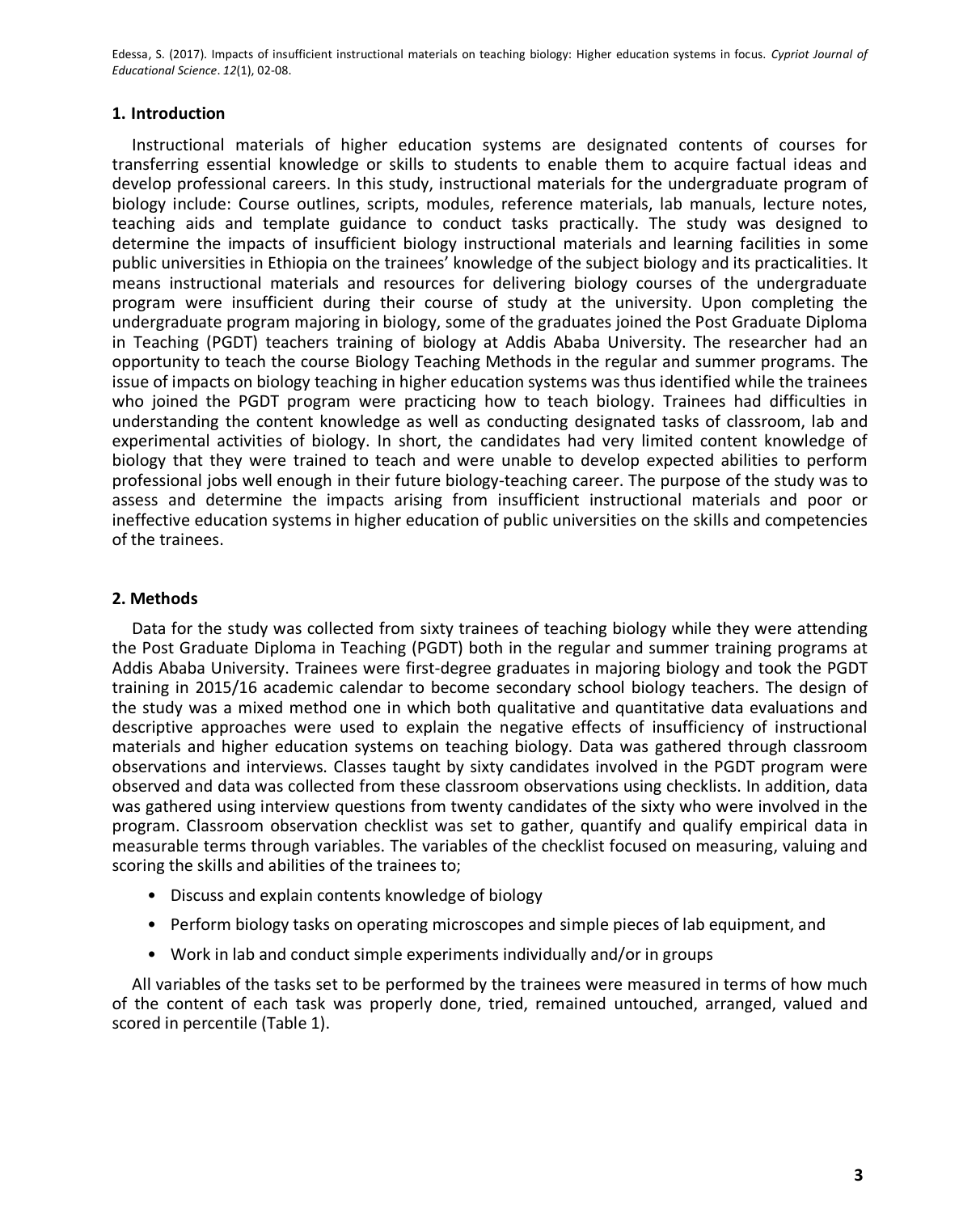| Tasks                            | Performance status of the tasks                                                 | Score of performances |
|----------------------------------|---------------------------------------------------------------------------------|-----------------------|
| Discussing the content           | Had good conceptualization and definitions                                      | 32%                   |
| knowledge                        | Missed much and reflected little knowledge                                      | 68%                   |
| Microscopy                       | Understood some of the concepts and uses                                        | 18%                   |
|                                  | Unable to understand and operate microscopes easily                             | 82%                   |
| Biology lab activities           | Lab works, observation and identification of objects                            | 31%                   |
|                                  | Faced difficulties in lab works, identifying objects and writing lab<br>reports | 69%                   |
| Simple experiments in<br>biology | Skills of demonstrations and uses of minds-on and minds on in the lab<br>works  | 22%                   |
|                                  | Incompetent to use equipment, handle chemicals and do designated<br>experiments | 78%                   |
| Assignments                      | Showed accurate understandings of given tasks                                   | 42%                   |
|                                  | Were incompetent to conduct any piece of task                                   | 58%                   |
| Over all task                    | conducted given tasks across population                                         | 29%                   |
| performances                     | Unsuccessful to do biological tasks (incompetency)                              | 71%                   |

Table 1. Classroom observation of trainees on conducting practical tasks of biology

Respondents to interview questions were twenty trainees graduated in majoring biology from eight different public universities who joined the PGDT training program to become secondary school biology teachers at Addis Ababa University. Interview questions focused on assessing and determination of impacts arising from insufficiency of teaching biology during the students' study at the undergraduate program of universities to complete their first degree in biology. It included:

- Access of students to required instructional materials (course outlines, reading materials, guidelines, reference materials and learning facilities)
- Access to quality education systems (teaching, practical learning and assessment techniques)
- Access to supportive experiences and practical exercises

Respondents provided their responses to interview questions, both in oral and written forms that were arranged and provided scores in percentile were used for evaluation and analysis of data (Table  $2$ ).

| Interview questions                                                                             | Variables of impacts of learning<br>facilities | Status of inputs in higher education |                  |
|-------------------------------------------------------------------------------------------------|------------------------------------------------|--------------------------------------|------------------|
|                                                                                                 |                                                | The status of inputs                 | Scores of inputs |
| Did you have full access                                                                        | Course outlines and guidelines                 | New course outlines                  | 65%              |
| to all instructional                                                                            |                                                | Old copies                           | 20%              |
| materials for the BSC                                                                           |                                                | <b>Missing</b>                       | 15%              |
| study courses?                                                                                  | Instructional materials                        | Handouts                             | 52%              |
|                                                                                                 |                                                | Lecture notes                        | 33%              |
|                                                                                                 |                                                | Missing                              | 15%              |
|                                                                                                 | References materials                           | Campus libraries                     | 29%              |
|                                                                                                 |                                                | Individual searches                  | 31%              |
|                                                                                                 |                                                | <b>Missing</b>                       | 40%              |
| How do you judge the<br>teaching methods and its<br>effectiveness throughout<br>your BSC study? | Teaching methods                               | Student-centered                     | 27%              |
|                                                                                                 |                                                | Traditional                          | 59%              |
|                                                                                                 |                                                | Missing methods                      | 14%              |
|                                                                                                 | <b>Practical activities</b>                    | Ineffective lab                      | 42%              |
|                                                                                                 | of biology class                               | Simple experiments                   | 14%              |
|                                                                                                 |                                                | <b>Missing</b>                       | 44%              |
| How do you explain the                                                                          | Continuous assessments                         | Tests                                | 28%              |
| assessment techniques                                                                           |                                                | Practical assignments                | 2%               |
| your Instructors used                                                                           | Exams                                          | Termed exams                         | 70%              |
| throughout your BSC<br>study?                                                                   |                                                |                                      |                  |
|                                                                                                 | Conveyed learning in the higher                | Effective                            | 43.17            |
|                                                                                                 | education                                      | Ineffective or missing               | 56.83            |

Table 2. Responses to interview questions on the quality of higher education systems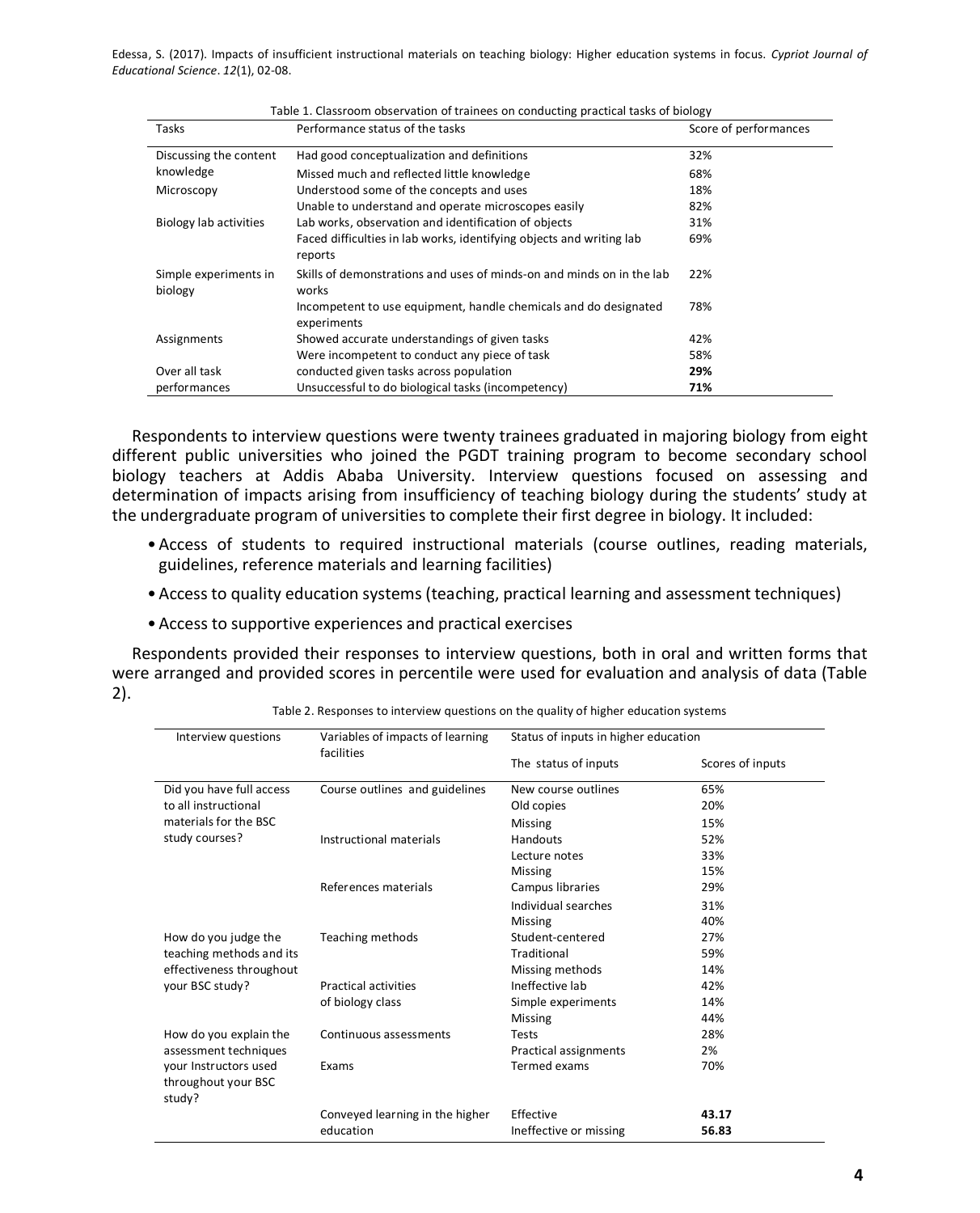#### 2.3 Data Evaluation and Analysis

Classroom observations focused on what higher graduates majoring in biology perform as an output of the higher education systems. The evaluation of observation on the practical performances of graduates attending the teachers training program of PGDT to become teachers of biology was on the bases of set checklists to assess and value what graduates of biology conducted of the assigned tasks practically. Checklists were used to promptly value and score the performances of each trainee in executing given tasks of classroom discussion, operation of microscopes and uses of equipment, lab works, and realization of simple experiments within the contexts of learned courses. Accordingly, trainees as graduates of higher education majoring in biology overall, were successful by only 29% and were unsuccessful in the rest 71% of the expected tasks of biology (Table 1). The educational facets put into effect in higher education systems and conducted assigned tasks after graduation was ineffective confirming that the impact or educational insufficiency has that much affected the career of graduates. In view of the responses to the interview questions, the access to new course outlines was only about 65% of which the 20% were old copies and 15% of the trainees were unable to access to the materials throughout their first-degree courses of biology. Access to handouts was 52%; 33% used their own lecture notes and 15% of the students did not get any at all. Access to reference materials was 29%; about 31% used informal resources and 40% were completely left without materials. The access to new investigations of scientific researches of biology with the ongoing global level information was 60% and the rest of 40% did not get any. The teaching strategy of the higher education systems was 27% student-centered, 59% traditional and the rest 14% was through indirect contacts. Assessment techniques used in the higher education systems were 70% through termed exams, 28% quizzes and 2% assignments. Most of the teaching strategies were lecture methods or teacher-centered, depended on theory without practice and remained ineffective in which students sat for writing exams without any feedbacks or information on the course they were supposed to learn. The overall access to learning facilities in the higher education systems was 43.17% and the rest 56.83% was impacts arising from insufficiency of learning facilities and quality education. It shows that the quality of educational assets provided by the higher education systems was insufficient, distressing and impacted on all round development and capacity of biology graduates and made everything hard to cope with and do jobs. The participants of the study said, due to their lack of exposure to pertinent practical activities in biology courses during their course of study in the undergraduate program, they were unsuccessful at performing practical works of biology, which has heavily affected their career.

### **3. Results**

The quality of teaching, learning and assessment techniques used in the universities from where the trainees graduated were very poor, theory and practice were dissociated. Access of students to instructional materials, resources and learning facilities were very scarce and limited to self-adherent searches of students. The result of the access of students to learning facilities and the quality of education in universities during their undergraduate program of learning biology courses was only 43.17% and the rest 56.83% of the required learning materials, resources and quality education of majoring in biology were insufficient (missed). The classroom observations and evaluations conducted by scoring the skills and abilities of PGDT trainees to conduct tasks of practical activities of biology to become secondary school biology teachers were assessed. It is represented that graduates were unsuccessful and incompetent to do provided professional tasks of biology practically by 71%. In view of this, the evaluation of classroom observations showed that the impacts arising from the shortages of instructional materials and quality education in general and practical exercise in particular has negatively affected the abilities and skills performances of biology graduates on doing professional careers. Lastly, the research was concluded with that in higher education, massification of higher institution without having qualified staffing, shortages of learning facilities and poor quality of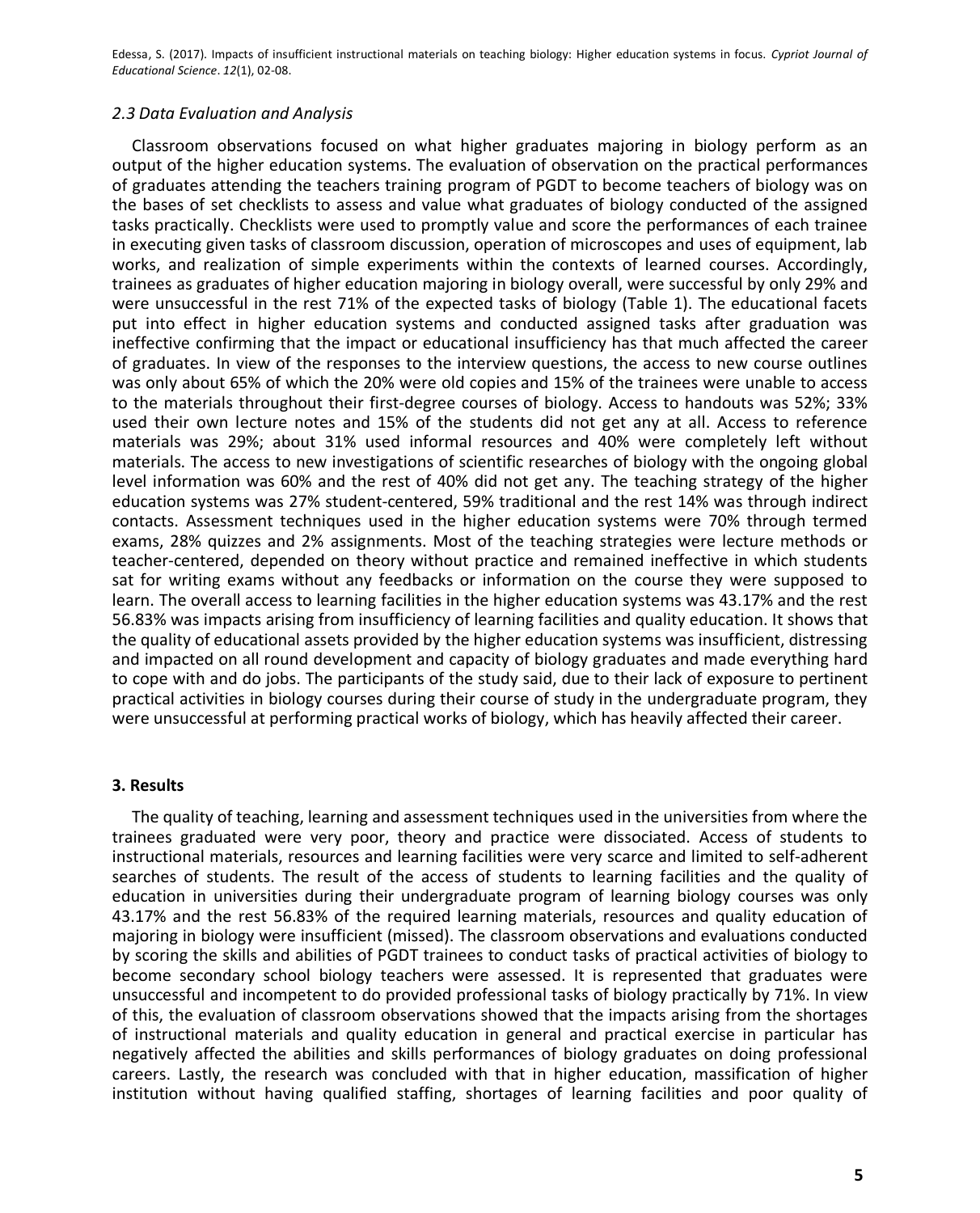education that lacks practical activities have menaced and put heavy impacts on the skills and abilities of graduates to succeed in professional careers.

## **4. Discussion**

In Ethiopian higher education, most of the required instructional materials were inadequate and first-degree graduates of biology were limited from access to learning facilities, educational resources and depended on old copies of some reading materials and their own notes to complete prescribed courses for the undergraduate program. Reisberg and Rumbley (2010) described that "most Universities of Ethiopia do not have the resources to effectively supervise or mentor so that many new and inexperienced instructors are assigned; research projects are often handed to less-experienced and less-qualified staff that constrained the quality of education". This displays that in higher education learning facilities are insufficient and teaching methods are not well performed by reasoning in meaningful and memorable ways to bridge the gap between theory and practice and enable graduates to execute professional works of biology.

Koorosh (2015) described that "effective pedagogy incorporates an array of teaching strategies that support intellectual engagement and connectedness to the wider world". The access to the new discoveries of biological research within the ongoing global contexts was very scarce so that biology graduates were tightly blocked from the influx of new information that could upgrade their understanding in biology courses. Assessment techniques commonly used to measure, mark and rank biology graduates during their stay in the universities were termed tests that lacked practical knowledge and corrective feedbacks within the time budget, in-actions and on-actions tasks. Most of the graduates of biology dissatisfy expected competences, lacked ability to demonstrate and perform activities related to the field of biology like the lab works and experiments.

In view of the higher education massification, Ashcroft (2010) described that "the expansion of university systems can lead to financial constraints and deteriorating conditions of study. The expansion of higher education institutions leads to more complex organizations, which requires more well-qualified administrative staff that available members have very limited abilities to develop systems to cope with more students, lack matching between employer and stakeholder requirements, curriculum and pedagogy and assessment methods". The Ethiopian education system struggles to achieve more graduates without a noticeable loss of quality, but the condition so far is at serious disadvantages in finding sufficient instructional resources and qualified staff of higher educational systems.

In view of this, the European Commission report (2010b cited in the same report of 2011) states that "education and training can be effective and innovative only if the institutions themselves are innovative learning organizations and open to interactions with the world. Higher education systems must continue to evolve if they are to respond effectively to the skills needs of knowledge and challenges related to delivering high quality education to an even larger proportion of the population". Teaching biology needs to concentrate on the delivery methods that address what and how a learner practically understands, avoid misconceptions and make use of the knowledge. However, the higher education systems missed the ability to construct transferable competencies needed to succeed and skills to perform professional works after graduation. It did not promote expected effective teaching methods that integrate practical activities to play essential roles in creating high quality of experience and enabling biology graduates to achieve competences and skills works.

In reference to this point, UNESCO (2009) described that "good teaching would focus on what teachers do primarily on what students learn". Due to the reason that most of the higher education systems ignored attentions to the development of thoughtful experience and responsibilities of imparting practicable knowledge to the students, biology graduates ended with impracticable little knowledge and unemployment. European Universities Association (2015) described that "institutions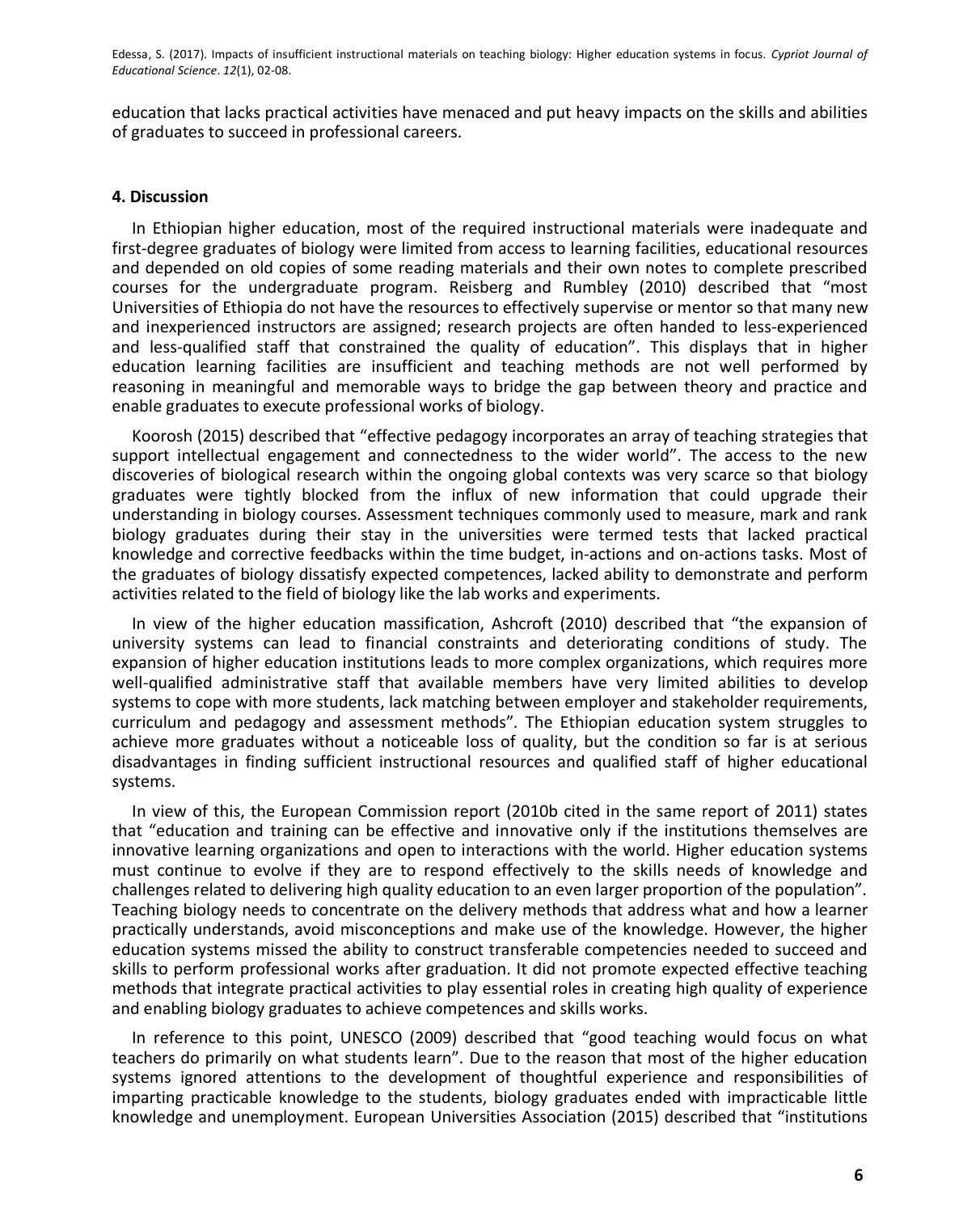should ensure that the programs are delivered in a way that encourages students to take an active role in creating the learning process that respond to the needs of the society and reviewed periodically". Although many higher education institutions are currently trying to balance forces of instructional materials and educational systems to upgrade the quality of learning to the levels of required standards, little results were gained in doing so; 85% of the learning hours were corrupted by non-educational appointments. The current higher education curricula are often slow to respond to the changing needs, not only in biology but also in the wider fields and fail to anticipate or shape careers that facilitate opportunities of finding jobs. Among the various systems of learning facilities proposed so far, modular instruction is one of the newly introduced materials, which is either partly or entirely used in some higher education to alleviate the current problems to meet the needs of today's students with respect to the content knowledge and quality of learning than the traditional ways.

Ashcroft (2010), states "faculties found it hard to cope with the increased class sizes and tend to rely on traditional teaching methods, which seem easier and are more familiar, but fail to meet market needs, increasing the danger of graduates unemployment or underemployment that is inherent in an expanding system". In spite of this, biology graduates exercised little practical activities so that the time invested on learning remains wasted when the expected practical performances in biology remained ineffective. The issue of capacity constructing to perform biological tasks after completing higher education deals with the concept to what extent learners have understood, retained gained experiences and constructed skills of pertinent works. The process of teaching needs consistency and innovation of instructional materials and resources to execute pertinent practical activities of biology. The impacts were accelerated by the extension of the number of higher institutions and ignorance of educational facilities, adequate staffing with qualified professionals and ineffective teaching, learning and assessments.

### **4. Conclusion and Recommendation**

### 4.1. Conclusion

The scenario of the higher education institutions today mostly emphasizes on the extension and production of graduates in mass, which is mismatching and putting great negative impacts on the professional quality of graduates and ended with increasing the numbers of unemployment. Overall, the relations between the current higher education teaching, learning and assessment efficiency were mostly dissociated from the required quality of making graduates proficient as well enabling of doing practical works. Although there are strong needs for innovative delivery methods to improve the quality of education, the escalating numbers of students joining the higher education institutions every year from different backgrounds, come up with the shortages of educational resources, facilities and qualified staffing to administrate the programs.

Qualification in any profession is an experience accumulated throughout attaining the full chains of elementary, primary, secondary and higher education systems with substantial coverage of the prescribed contents and if any of the chains are corrupted, the outcome faces several disadvantages. In fact, practice is increasingly the dynamic agent of changes in the academic landscape, but graduates of biology achieved little practice in materializing the concepts of biology and exercising practical activities during their three years of study at universities and lost self-confidence on the degree they hold.

### 4.2 Recommendations

Higher education systems are expected to provide practicable knowledge and expertise that could enable graduates to understand and do practically in relation to what they have learnt. Accordingly, the following points of solutions are recommended.